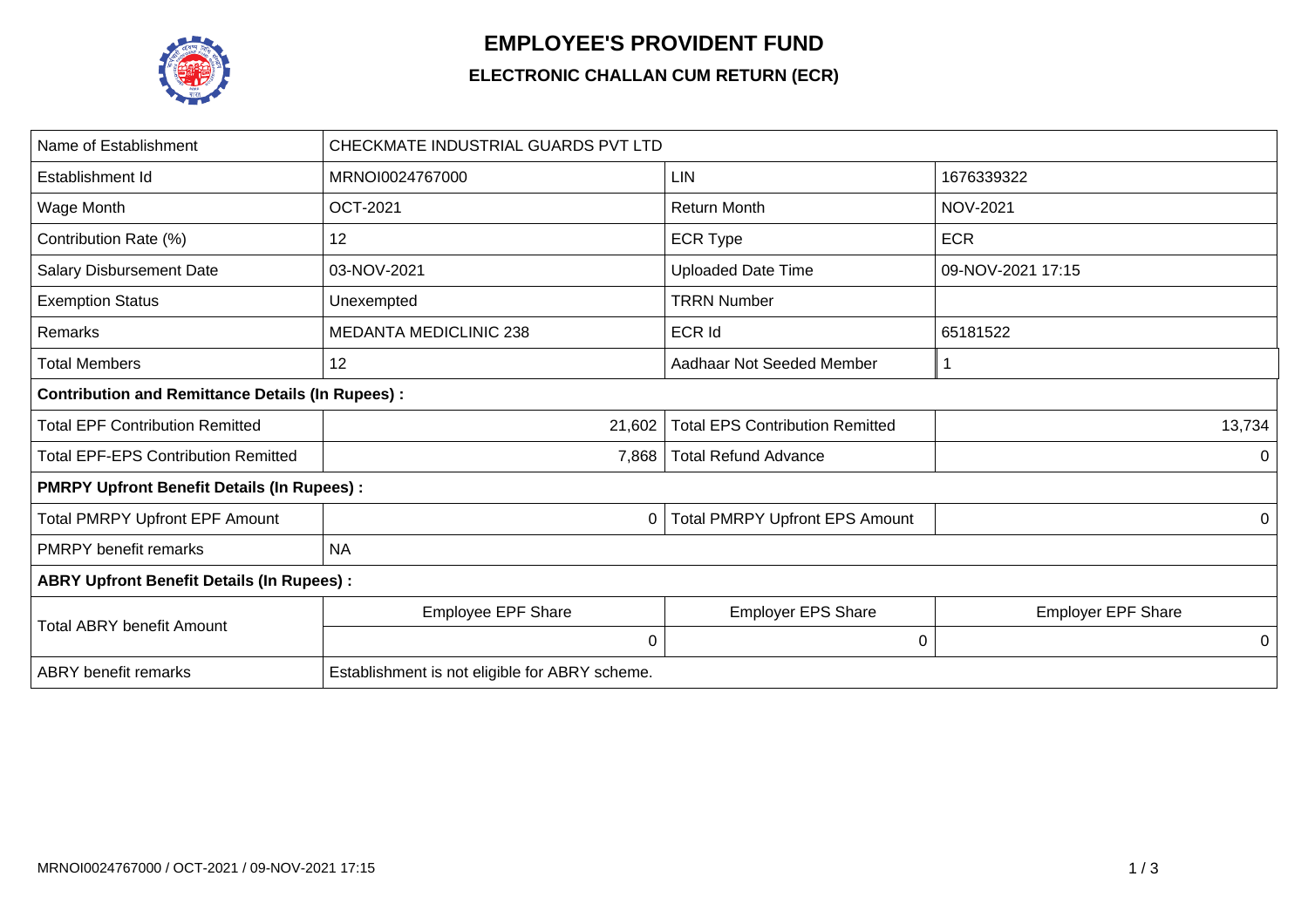## Member Details :-

|                |              | Name as per                         |                                               | Wages        |            |            | <b>Contribution Remitted</b> |           |            |     |                    | <b>PMRPY / ABRY Benefit</b> |                                |                       | <b>Posting</b>  |                                  |
|----------------|--------------|-------------------------------------|-----------------------------------------------|--------------|------------|------------|------------------------------|-----------|------------|-----|--------------------|-----------------------------|--------------------------------|-----------------------|-----------------|----------------------------------|
| SI. No.        | <b>UAN</b>   | <b>ECR</b>                          | <b>UAN</b><br><b>Repository</b>               | <b>Gross</b> | <b>EPF</b> | <b>EPS</b> | <b>EDLI</b>                  | <b>EE</b> | <b>EPS</b> | ER  | <b>NCP</b><br>Days | <b>Refunds</b>              | <b>Pension</b><br><b>Share</b> | ER PF<br><b>Share</b> | <b>EE Share</b> | <b>Location of</b><br>the member |
| -1             | 100775496149 | <b>AMAR RAM</b>                     | <b>AMAR RAM</b>                               | 29,735       | 17,807     | 15,000     | 15,000                       | 2,137     | 1,250      | 887 | $\overline{7}$     | $\Omega$                    |                                |                       |                 | N.A.                             |
| 2              | 101569893941 | AMIR JHA                            | AMIR JHA                                      | 29,116       | 17,436     | 15,000     | 15,000                       | 2,092     | 1,250      | 842 | $\overline{7}$     | $\Omega$                    |                                |                       |                 | N.A.                             |
| 3              | 100897927549 | <b>ANUJ KUMAR</b><br><b>SINGH</b>   | <b>ANUJ KUMAR</b><br><b>SINGH</b>             | 7,264        | 675        | 675        | 675                          | 81        | 56         | 25  | 30                 | $\Omega$                    |                                |                       |                 | N.A.                             |
| 4              | 101160981485 | <b>DEVENDRA</b><br><b>KUMAR</b>     | <b>DEVENDRA</b><br><b>KUMAR</b>               | 24,160       | 14,468     | 14,468     | 14,468                       | 1,736     | 1,205      | 531 | 11                 | $\Omega$                    |                                |                       |                 | N.A.                             |
| 5              | 100979604753 | <b>DHEERENDRA</b><br><b>KUMAR</b>   | <b>DHEERENDR</b><br>A KUMAR                   | 32,903       | 18,549     | 15,000     | 15,000                       | 2,226     | 1,250      | 976 | 6                  | $\Omega$                    |                                |                       |                 | N.A.                             |
| 6              | 10025320609  | <b>NAWLESH</b><br><b>KUMAR</b>      | <b>KAMLESH</b><br><b>KUMAR</b>                | 33,169       | 16,188     | 15,000     | 15,000                       | 1,943     | 1,250      | 693 | 7                  | $\Omega$                    |                                |                       |                 | N.A.                             |
| $\overline{7}$ | 100520691315 | <b>MACLEENA</b>                     | <b>MACLINA</b>                                | 26,219       | 15,176     | 15,000     | 15,000                       | 1,821     | 1,250      | 571 | 9                  | $\Omega$                    |                                |                       |                 | N.A.                             |
| 8              | 101314241827 | PUSPA RAI                           | PUSHPA RAI                                    | 25,905       | 15,514     | 15,000     | 15,000                       | 1,862     | 1,250      | 612 | 8                  | $\Omega$                    |                                |                       |                 | N.A.                             |
| 9              | 100293974941 | RAJEEV KUMAR                        | <b>RAJEEV</b><br><b>KUMAR</b>                 | 24,519       | 14,684     | 14,684     | 14,684                       | 1,762     | 1,223      | 539 | $\overline{7}$     | $\Omega$                    |                                |                       |                 | N.A.                             |
| 10             | 100711483713 | <b>RAJESH KUMAR</b>                 | <b>RAJESH</b><br><b>KUMAR</b>                 | 32,043       | 15,514     | 15,000     | 15,000                       | 1,862     | 1,250      | 612 | 8                  | $\Omega$                    |                                |                       |                 | N.A.                             |
| 11             | 100333543436 | <b>SANJAY KUMAF</b><br><b>SINGH</b> | <b>SANJAY</b><br><b>KUMAR</b><br><b>SINGH</b> | 33,169       | 16,188     | 15,000     | 15,000                       | 1,943     | 1,250      | 693 | $\overline{7}$     | $\Omega$                    |                                |                       |                 | N.A.                             |
| 12             | 101508657065 | <b>SONU KUMAR</b>                   | SONU<br><b>KUMAR</b>                          | 29,735       | 17,807     | 15,000     | 15,000                       | 2,137     | 1,250      | 887 | $\overline{7}$     | $\Omega$                    |                                | $\sim$                |                 | N.A.                             |